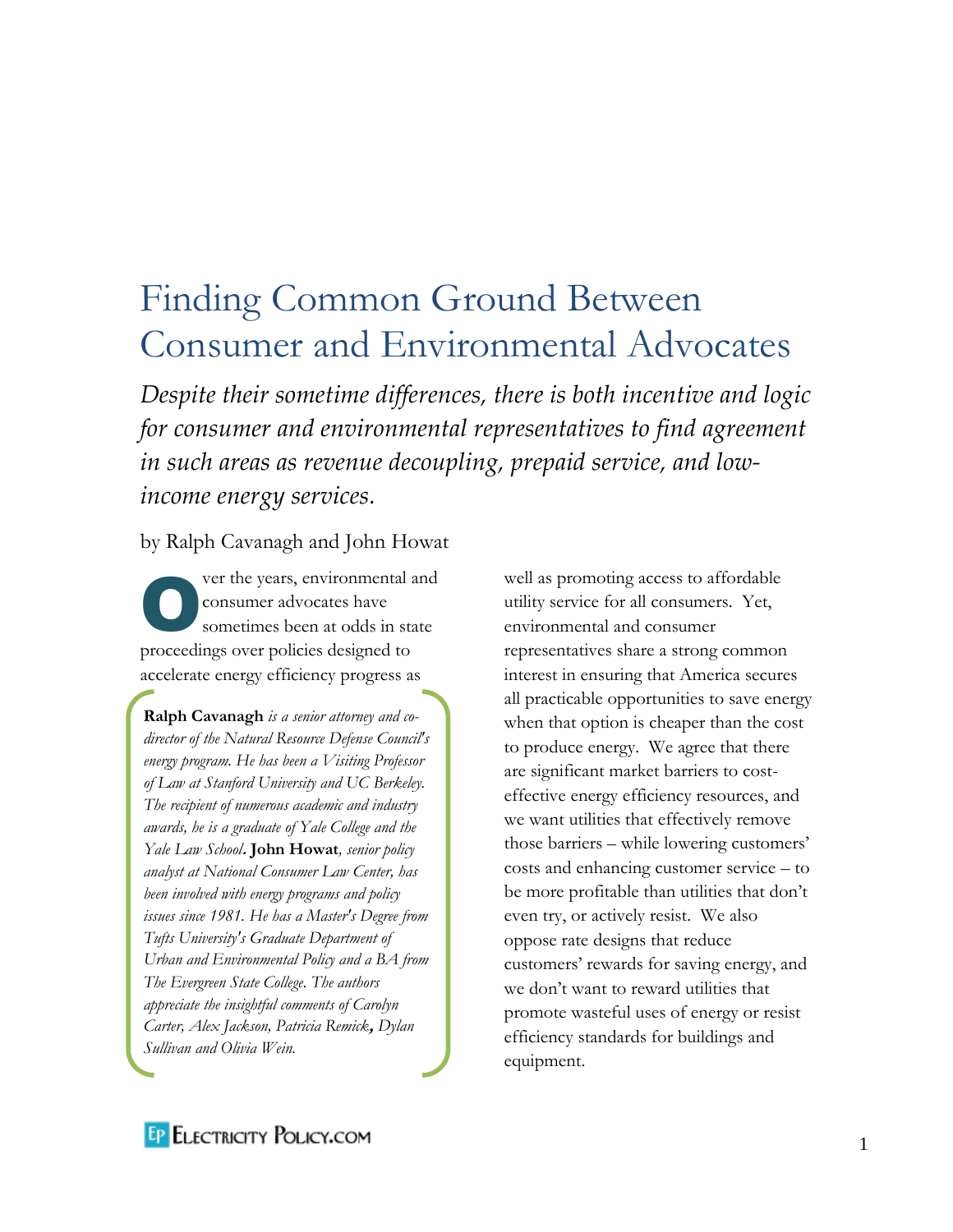While we wholeheartedly favor energy efficiency program designs that promote affordability for all consumers and enhance home energy security for vulnerable households, we reject the use of energy efficiency or conservation rhetoric to promote billing and rate structures that undermine such

security.

With these goals in common, it is timely to examine three vital areas that have at times divided us in the past to see

how our interests might be better accommodated. This article takes a fresh look at three issue areas: (1) "decoupling" mechanisms that aim to break the link between utilities' financial health and increased energy use; (2) the use of "prepaid service", which some tout as a low-cost way to get consumers to save energy; and (3) coordinated government and utility strategies for ensuring that lowincome customers retain access to essential energy services. Based on more than six decades of cumulative experience, we provide below a problem statement, a dialogue, and our joint proposals on all three issues, illustrating the strong common ground between our communities.

This article is coauthored; however, in a few places we dialogue in our separate voices to work toward a joint conclusion.

## **I. Energy Efficiency and Decoupling**

America's top physicists, business consultants and environmental visionaries have increasingly affirmed a common theme: energy efficiency is the fastest, cheapest and cleanest solution available

*Energy efficiency is the fastest, cheapest, and cleanest solution for overstressed power grids.* 

 $\overline{a}$ 

for overstressed power grids. Increasingly, inexpensive ways to get more work out of less electricity are now understood worldwide as

invaluable utility system resources, just like new power plants or enhanced distribution systems. Highlights of independent assessments include:

- Energy efficiency measures in buildings and appliances could cut US global warming pollution by almost a billion tons a year by 2030 ( $CO<sub>2</sub>$ ) equivalent, or more than one-eighth of total current greenhouse-gas emissions) at *negative cost* (McKinsey &  $Co.$ ;<sup>1</sup>
- Energy demand from US buildings and everything plugged into them (from houses, to light bulbs and appliances, to office towers, to retail

<sup>1</sup> McKinsey & Co., REDUCING US GREENHOUSE GAS EMISSIONS: HOW MUCH AT WHAT COST? , at x-xiv (assessment includes "lighting retrofits, improved heating, ventilation, air conditioning systems, building envelopes, and building control systems; [and] higher performance for consumer and office electronics and appliances") (Dec. 2007).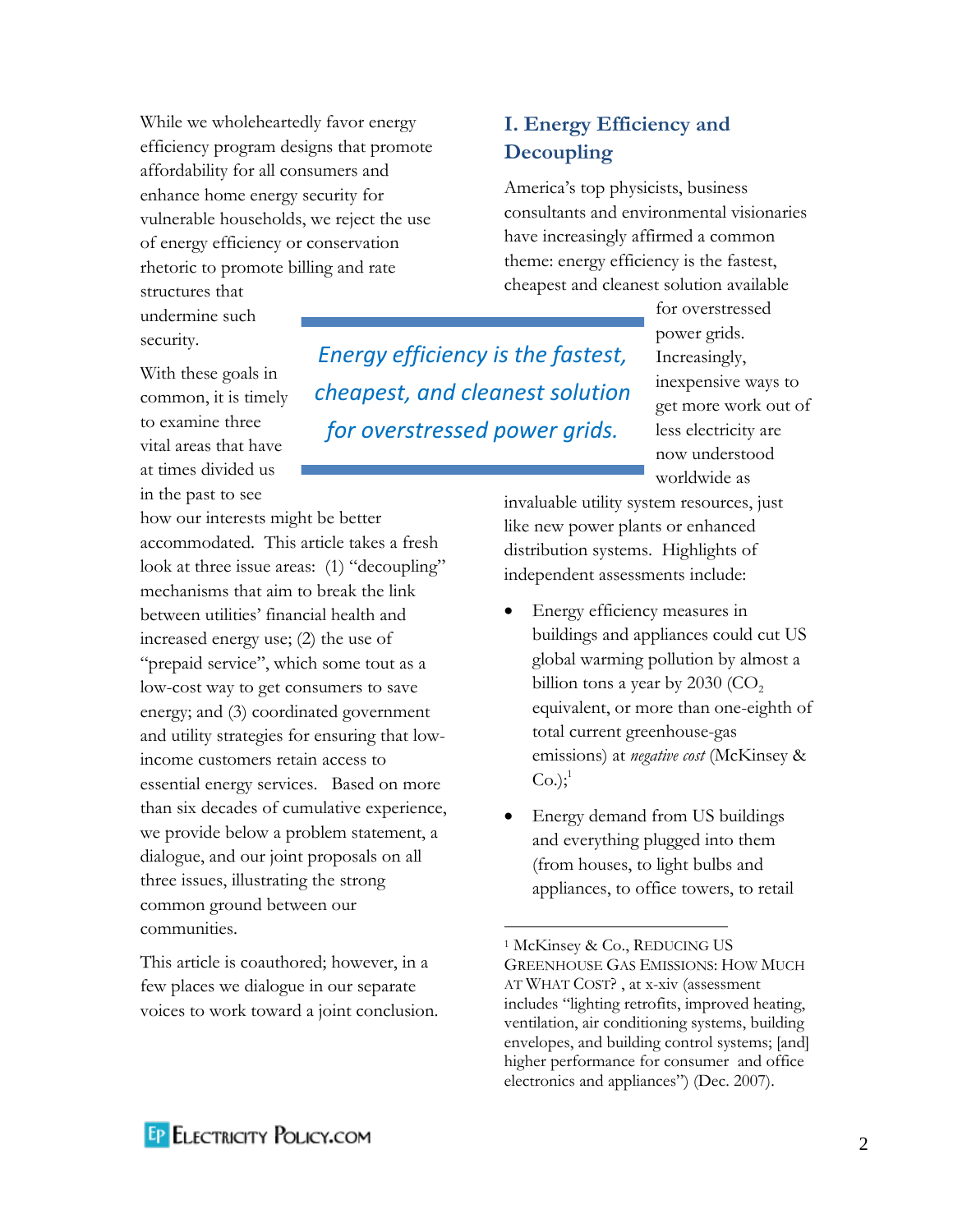stores) would not grow *at all* from 2008 to 2030 if we deployed energy efficiency measures costing less than the energy they displaced (American Physical Society);<sup>2</sup>

- Closing the electricity efficiency gap between the top ten performing states and the rest would achieve electricity savings equivalent to more than 60 percent of US coal-fired generation (Rocky Mountain Institute);<sup>3</sup>
- Capturing efficiency opportunities in low-income homes could cut energy use and expenditures for low-income households 40 percent by 2020. 4

Energy efficiency is an excellent resource from both consumer and environmental perspectives, but market impediments peculiar to energy efficiency dictate that it needs a boost to reach anything close to its full cost-effective potential.

"[C]ustomers are generally not motivated to undertake investments in end-use efficiency unless the payback time is very short, six months to three years. . . . The phenomenon is not only independent of the customer sector, but also is

 $\overline{a}$ 

found irrespective of the particular end uses and technologies involved."<sup>5</sup>

These widely documented market breakdowns generate "systematic underinvestment in energy efficiency" that otherwise would minimize cost and improve energy efficiency, resulting in electricity consumption at least 20-40 percent higher than cost-minimizing levels.<sup>6</sup>

here are many explanations for the almost universal reluctance to make long-term energy efficiency investments. Customers – particularly low-income customers – may have difficulty financing such investments. Also, decisions about efficiency levels often are made by people who will not be paying the electricity bills, such as landlords or developers of commercial office space. Many buildings are occupied by very temporary owners or renters, who are unwilling to make long-term improvements that would mostly reward subsequent users. And sometimes what looks like apathy about efficiency merely reflects inadequate information or time to T



<sup>2</sup> American Physical Society, ENERGY FUTURE: THINK EFFICIENCY (Sept. 2008).

<sup>3</sup> Rocky Mountain Institute, ASSESSING THE ELECTRIC PRODUCTIVITY GAP AND THE US EFFICIENCY OPPORTUNITY (Feb. 2009).

<sup>4</sup> See McKinsey & Co., note 1 above, at 39 (low-income defined as households earning less than \$30,000 annually.

<sup>5</sup> National Association of Regulatory Utility Commissioners, Least Cost Utility Planning Handbook, Vol. II, p. II-9 (Dec. 1988).

<sup>6</sup> See M. Levine, J. Koomey, J. McMahon, A. Sanstad & E. Hirst, *Energy Efficiency Policy. and Market Failures,* 20 ANN. REV. ENERGY AND THE ENVT. 535, 536 & 547 (1995); Alliance to Save Energy et al., Energy Innovations: A Prosperous Path to a Clean Environment (June 1997). For a comprehensive update on energy-efficiency barriers and opportunities, see McKinsey Global Energy and Materials, Unlocking energy efficiency in the U.S. economy (July 2009).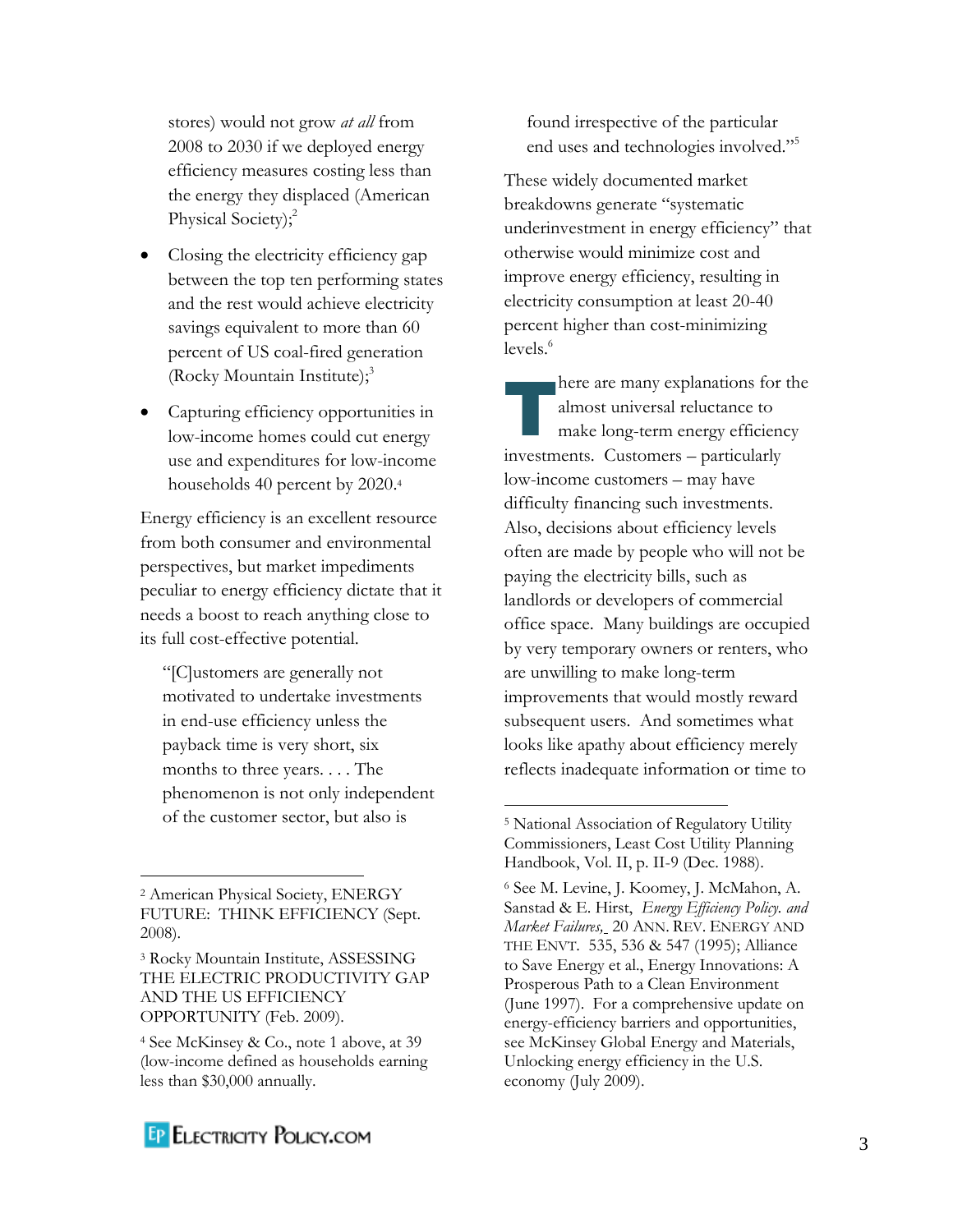evaluate it, as everyone knows who has rushed to replace a broken water heater, furnace or refrigerator. For the nation as a whole, these market barriers mean that energy prices alone are a grossly insufficient incentive to exploit some of the most inexpensive savings. As the National Association of Regulatory Utility Commissioners concluded more than two decades ago, "a customer paying average rates of 7 cents/kWh can be expected to forego demand-side measures with costs of conserved energy of more than 0.9 cents/kWh," in spite of a two-year payback.<sup>7</sup> In other words, electricity prices by themselves won't deliver anything close to America's full potential for cost-effective energy efficiency.

#### **A. Getting Rate Design Right**

Electricity pricing isn't the entire solution for energy efficiency but it certainly is not irrelevant. For that reason, we join in resisting any trend toward reducing customers' rewards for saving energy by raising the fixed charges in utility bills. That's a step in the direction of what might be termed "all you can eat" rates, which reduce or eliminate customers' rewards for saving energy by making much more of the bill independent of energy consumption.

Some claim that recovering utilities' fixed costs as part of volumetric usage charges for electricity is somehow "inefficient," by making additional consumption look

more costly than it should. We strongly disagree. As we explained earlier, the rationale for energy efficiency programs and standards rests in part on the conclusion that extensive market failures continue to block energy savings that are much cheaper than additional energy production even at today's electricity prices. What we need now is not rate design that encourage electricity waste, but a strong move toward intelligently designed inverted rates, where the rule is "the more you use, the more you pay." We are confident that inverted block rate and consumer protection structures can be designed in a manner consistent with the objective of promoting efficient energy usage, without compromising the well being of customers who require an affordable basic block of service for meeting essential needs.

f course, that means that utilities will go on relying on variable charges to recover all or most authorized fixed costs of service, which on the face of it creates a disincentive for utilities to promote energy efficiency. We turn next to an exchange regarding potential solutions to that problem that do not require any regressive changes in rate design. O

#### **B. Strategies for Changing Utility Incentives**

Under typical regulatory practices, in both the gas and electric sectors, most utilities' financial health is tied directly to retail sales, because their fixed costs are recovered in whole or part through volumetric usage charges. This creates an



<sup>7</sup> National Association of Regulatory Utility Commissioners, note 11 above, at II-10. *See also* McKinsey Global Energy and Materials, note 6 above.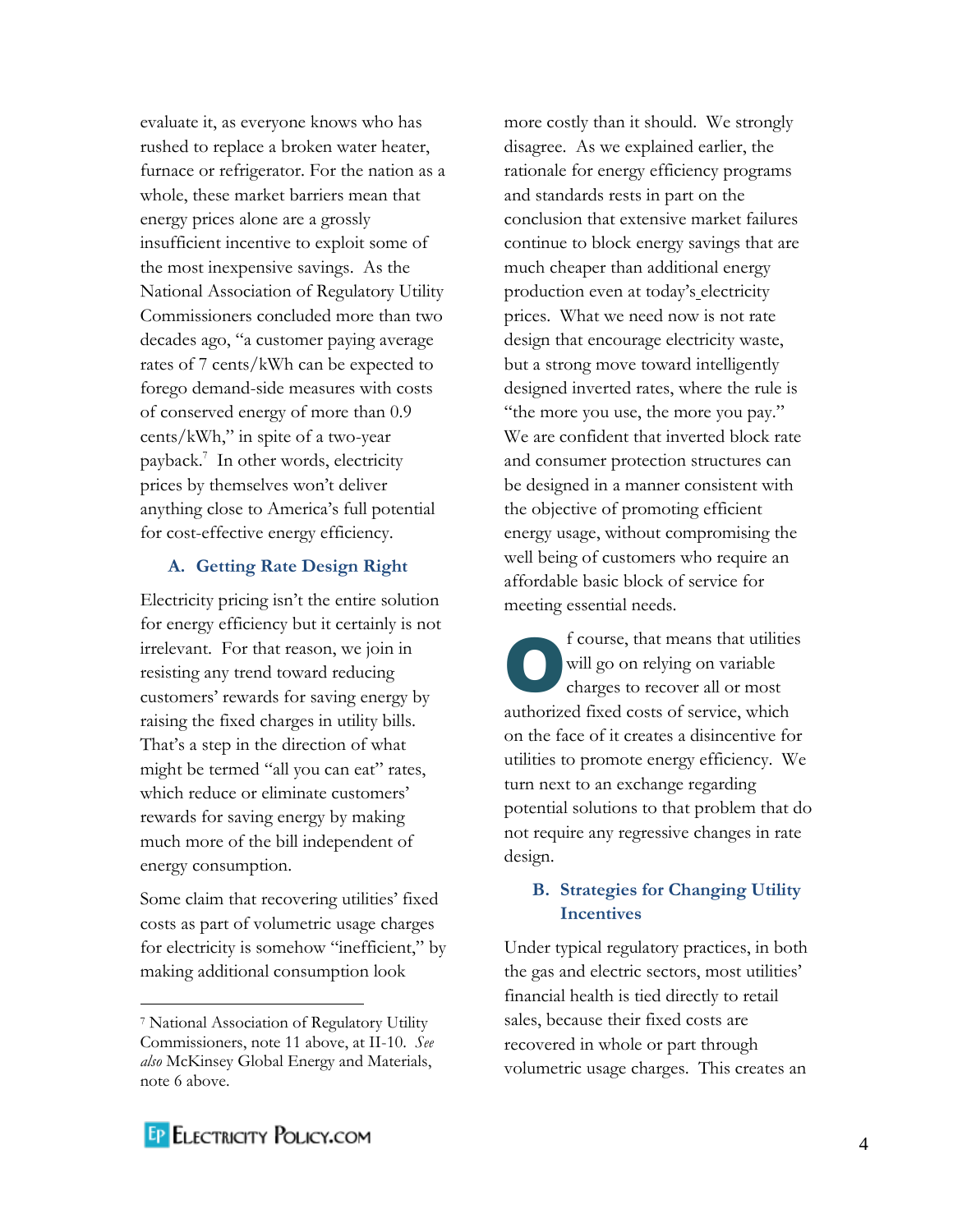apparent conflict between the interest of utility shareholders and that of consumers and the general public in energy efficiency and clean distributed generation, such as solar photovoltaics, small wind turbines, fuel cells, and combined heat and power (CHP).

uch attention has focused recently on options for removing this disincentive, and for aligning shareholder interests with those of consumers in order to (i) promote investments that reduce energy costs as well as the environmental and public health impacts of energy use, and (ii) prevent either over- or under-recovery of utilities' previously approved fixed costs. Under "decoupling," a system of periodic true-ups in base rates either restores to the utility or gives back to customers the dollars that were under- or over-recovered as a result of fluctuations in retail sales. This corrects for disparities between the utility's actual fixed cost recovery and the fixed cost revenue requirements approved by utility regulators. M

## **{Dialogue on Revenue Decoupling}**

**Cavanagh**: John, we've recently been in a hearing room together where, not for the first time, environmental and consumer advocates were at odds over whether to introduce revenue decoupling as part of a strategy for enhancing energy efficiency investment. What is your view here?

**Howat**: The National Consumer Law Center has on many occasions been critical of revenue decoupling mechanisms that blindly reward companies for reductions in sales for reasons that have nothing to do with utility-sponsored energy efficiency. But a well-structured decoupling mechanism is in my view far preferable to "straight-fixed variable" (SFV) design, for example, that penalizes low-volume utility consumers while removing volumetric pricing efficiency incentives – e.g., inverted rates – for all utility customers.

I urge colleagues to accept revenue decoupling that is directly tied to new investment in comprehensive, costeffective energy efficiency programs and measures and that includes (1) rate increase collars that limit upside rate volatility, (2) explicit regulatory review and adjustment of return on equity to account for altered utility risk profiles (retrospective, but in a reasonable timeframe is fine with me), (3) review and adjustment of baseline utility cost structure assumptions including cost of capital on some regular basis, and (4) the "Tucson model" of implementing inclining block rates, where decoupling surcharges are tied to higher usage blocks and bill credits to the initial usage block. Again, such a structure would, in my view, be far preferable to implementation of SFV in the name of promoting energy efficiency. Further, I've long agreed with you about the need to address the utility "throughput addiction," and that bestquality energy efficiency represents our most valuable energy resource.

**Cavanagh**: Let's unpack this a bit, because I don't see anything here that should divide us. I agree on the need to

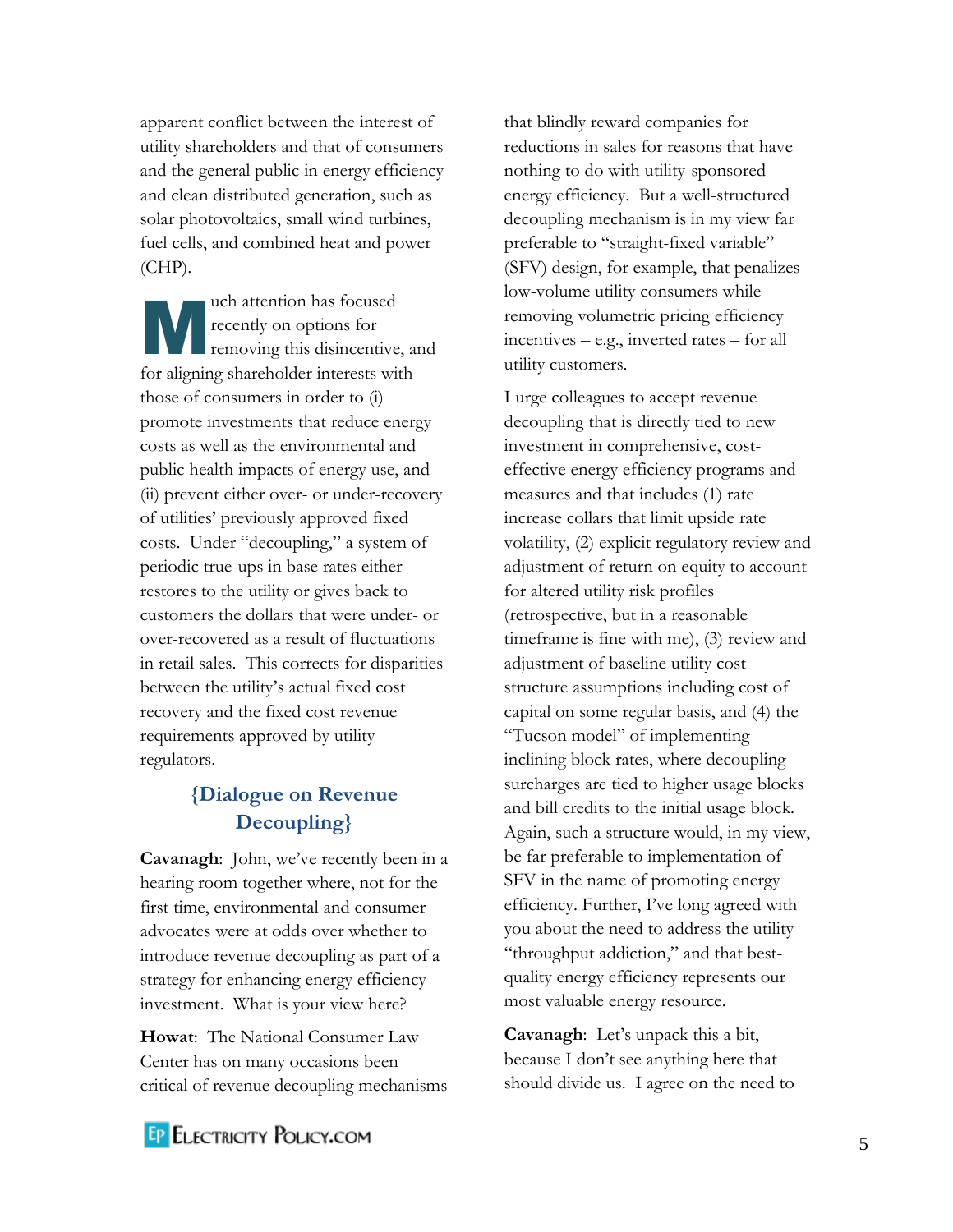pair revenue decoupling with enhanced energy efficiency performance and benefits, and we have supported rate increase collars of three percent for electric utilities and five percent for gas utilities (with no limit on rate reductions associated with decoupling). I supported

the Tucson Electric

proposal that

decouplingrelated rate

highest use block of

consumption in

you cite, which would apply any increases to the *A well-structured decoupling mechanism would be far preferable to "straight-fixed variable" design, for example, that penalizes lowvolume utility consumers.*

documented empirically after three decades of experience). But we support continuous review of any changes in utilities' capital structure, whatever the cause, and full pass-through of any associated cost

> savings to customers. If, as authorities like

a rate structure, and apply any reductions to the baseline block (so that any decoupling adjustments would amplify rather than mute the rewards for saving energy that inclining block rates provide to customers). So far so good?

**Howat**: Yes, there is plenty of room to work together here. We need to break the link between utility profits and sales, and design the decoupling mechanism in a way that makes sense for consumers interested in stable prices and appropriate regulatory treatment of the utility cost structure and risk profile.

**Cavanagh**: On cost of capital adjustments, the crucial phrase in your response is "retrospective, on a reasonable timeframe." Our latest proposal, which you heard me defend before the Washington Utilities and Transportation Commission, also reflects your call for "review and adjustment of baseline utility

the Regulatory Assistance Project maintain, decoupling should help establish a long-term foundation for consumerfriendly changes in capital structure, our proposal ensures prompt and full delivery of benefits if and when they appear.

cost structure assumptions including cost of capital on some regular basis." We recommend that commissions not link decoupling mechanisms with prospective reductions in cost of capital, which may or may not materialize (and have yet to be

**Howat**: I agree that the key, with respect to cost of capital adjustments, is in the assurance of periodic regulatory review. I was gratified to hear you state at the Washington hearing that revenue decoupling should not be viewed as a means of doing away with regulatory process. Rather, it is a means of realigning incentives to eliminate utility aversion to effectively promoting energy efficiency programs that work.

**Cavanagh**: Finally, can we agree that revenue decoupling appropriately treats the "throughput addiction" to which you refer, in the simplest possible way, by avoiding efforts to adjudicate inevitably

**EP ELECTRICITY POLICY.COM**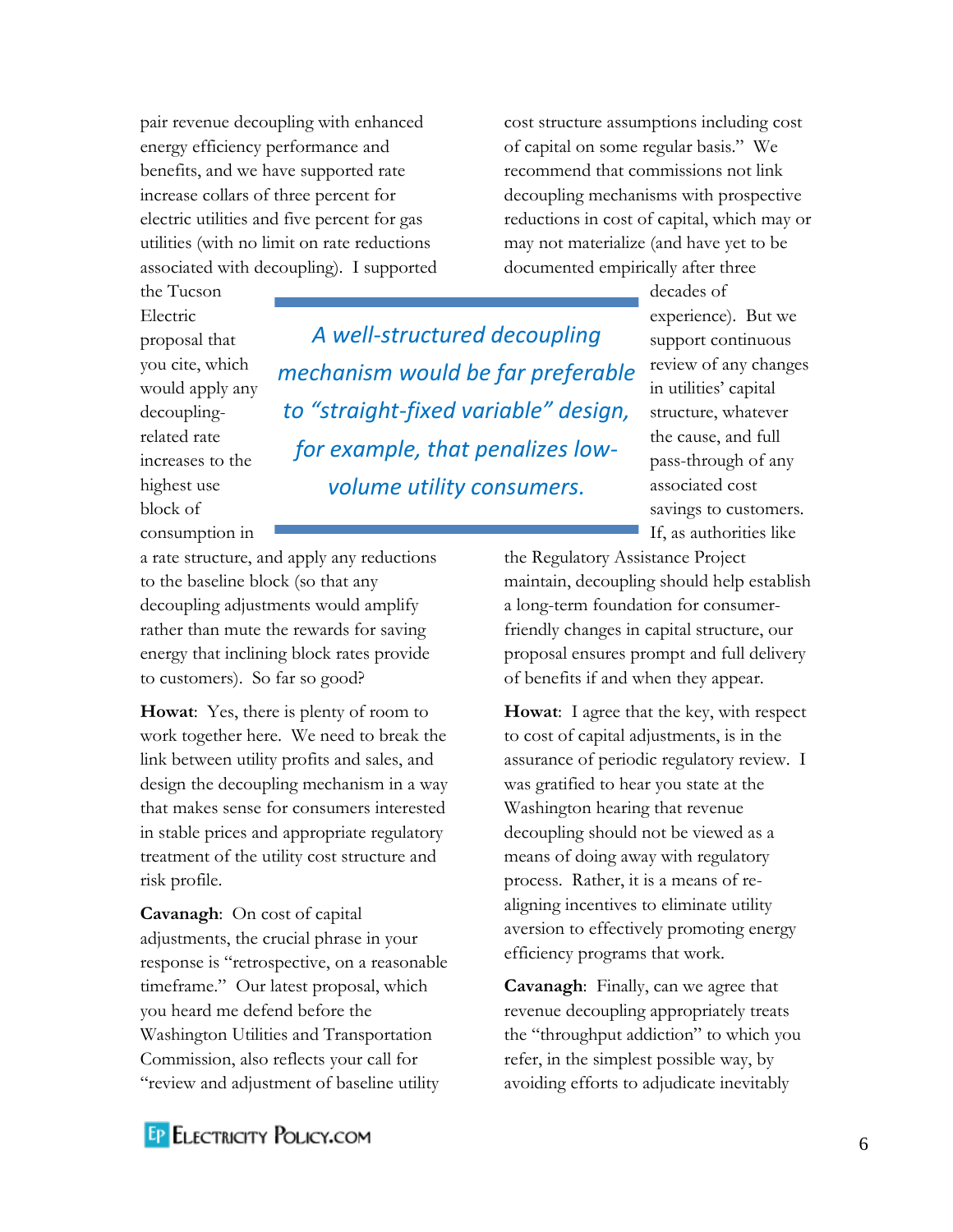speculative causes of increases or reductions in sales, and simply ensuring instead that utilities' ability to recover fixed-cost revenue requirements is not affected by changes in retail sales that regulators did not anticipate when they set retail rates?

**Howat**: That is a great question that I frankly have struggled with over the years. Like many advocates, I have bristled at the prospect of "rewarding" utility companies for declining sales that have absolutely nothing to do with their efforts to enhance energy efficiency. After all, sales will decline in times of economic downturn, during mild weather conditions, when appliances become more efficient, when end-users invest in energy efficiency improvements on their own, and, in some instances, when fuel prices increase. However, because utilities inevitably file for rate increases anyway if revenues erode for any of the reasons listed above, and because revenue decoupling provides consumers with declining rates as sales increase for any reason, my thinking on this issue has evolved over time. I have come to agree that, as long as a utility company's return on equity is appropriately adjusted to reflect changes in the sales risk faced by that company through implementation of revenue decoupling – and the measures mentioned above are part of the design– it is appropriate to embrace a full, rather than partial, decoupling mechanism.

**Cavanagh**: This is very helpful and I seek only one final clarification: Can we agree that such regulatory adjustments should reflect observed changes in cost of capital once the mechanism has been adopted? To use your earlier phrase: "retrospective, but in a reasonable timeframe." We would support both regular reviews and immediate passthroughs of any saving. Our objection is to imposing reductions in costs of capital prospectively, before there is evidence of whether and to what extent they have occurred.

**Howat**: I agree that as long as regulators retain full authority and responsibility to adjust return on equity to reflect changes in a company's risk profile, adjustments specifically related to a company's cost of capital may be made in a timely manner, after evidence of actual increases or decreases is presented.

## **II. Prepaid utility service: Risks to lower income consumers**

With recent advances in metering and communication technology along with growth in residential customer arrears, electric and natural gas utilities in numerous states have sought to replace traditional credit-based service with prepaid service delivered through prepayment meters or advanced, digital meters with remote disconnection and reconnection capabilities. As utility prepaid service proposals increase, so may new opportunities for consumerenvironmental differences or collaboration.

repaid service, as the name implies, requires customers to pay in advance with prepaid account balances decreasing as service is delivered. P

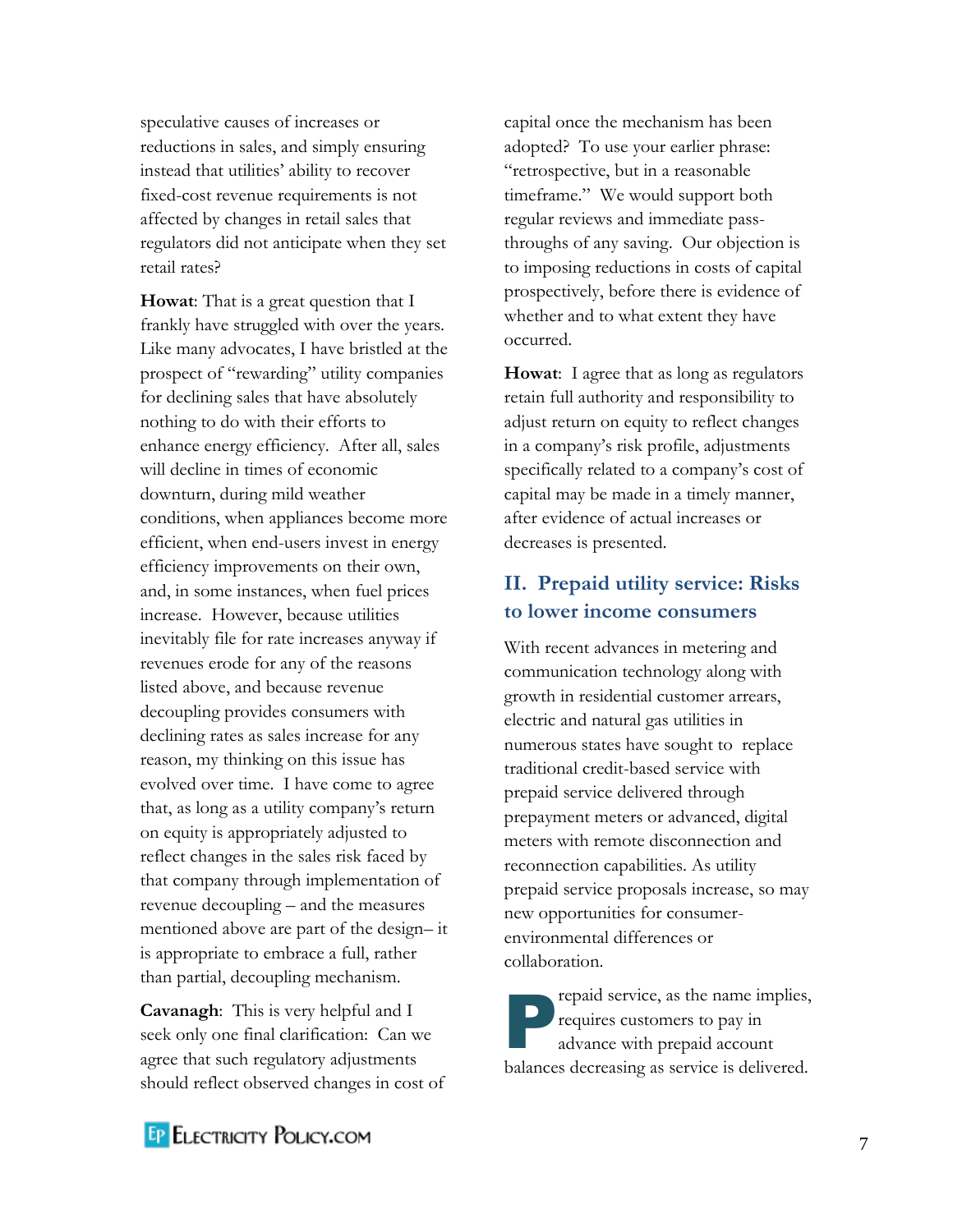In most instances, service is automatically suspended when account balances are depleted. While consumers using prepaid service may receive electronic notification that billing credits are running low, there is no obligation on the part of the utility to deliver shutoff notification securely through the mail, to continue providing service for some period of time (e.g., days or weeks) after credits are exhausted, or to work with payment-challenged customers by offering reasonable payment plans or other means of retaining access to basic utility service. At least one utility company has proposed a prepayment program as part of its demand response program portfolio, <sup>8</sup> and the service is often marketed to customers as a means of reducing energy usage.<sup>9</sup>

onsumer advocates are concerned that any actual usage reductions associated with prepayment may come as a result of untenable economic choices facing lower-income utility customers. We know that prepaid service, wherever it is offered in the US and Europe, is concentrated among lowincome customers, and that it is often C

 $\overline{a}$ 

marketed to customers facing disconnection for non-payment or as a means of avoiding payment of a security deposit that may pose a barrier to establishment or retention of service.<sup>10</sup> We also know that customers using prepayment tend to make several payments each month, <sup>11</sup> often incurring substantial service and transaction fees, and sometimes experiencing the inconvenience of paying at a remote terminal.<sup>12</sup> Finally, while US utilities offering prepayment do not provide information on the frequency of service interruptions, survey data from the UK indicates that disconnection rates among prepayment customers are over ten times greater than those of traditional, creditbased customers.<sup>13</sup>



<sup>8</sup> *See, e.g.,* Arizona Public Service Company in Docket No. E-10345A-10-0075.

<sup>9</sup> Recent claims that prepayment results in usage reduction are usually based on results of analyses provided to the Electric Power Research Institute by Salt River Project. In a report on the SPR M-Power prepayment program, EPRI stresses that it did not conduct an independent assessment of the electric consumption impact of M-Power. Electric Power Research Institute, "Paying Upfront: A Review of Salt River Project's M-Power Prepaid Program," at 5-1 (2010).

<sup>10</sup> In SRP's M-Power program, the largest prepayment program in the US, the 2010 median income of program participants was \$17,900; 82 percent of program participants had a household income of less than \$30,000.

<sup>11</sup> In 2009, SRP M-Power customers averaged 7.1 payments per month during the summer months.

<sup>12</sup> SRP prepayment customers must pay a variety of fees and deposits before obtaining service and after service is established. There is an initial \$99 deposit for an in-home display box, as well as a \$28 (plus tax) service establishment fee. There are additional fees if the in-home display needs to be cleaned or replaced. If there is a credit balance remaining when a customer wishes to discontinue service, a \$25 fee is charged to obtain a refund. In addition, there are fees charged to customers to use a remote pay center and for some telephone payment activities.

<sup>13</sup> Natl. Housing Federation, Pre-Payment Meter Utilities Customers, Final Report, June 2008, at 12.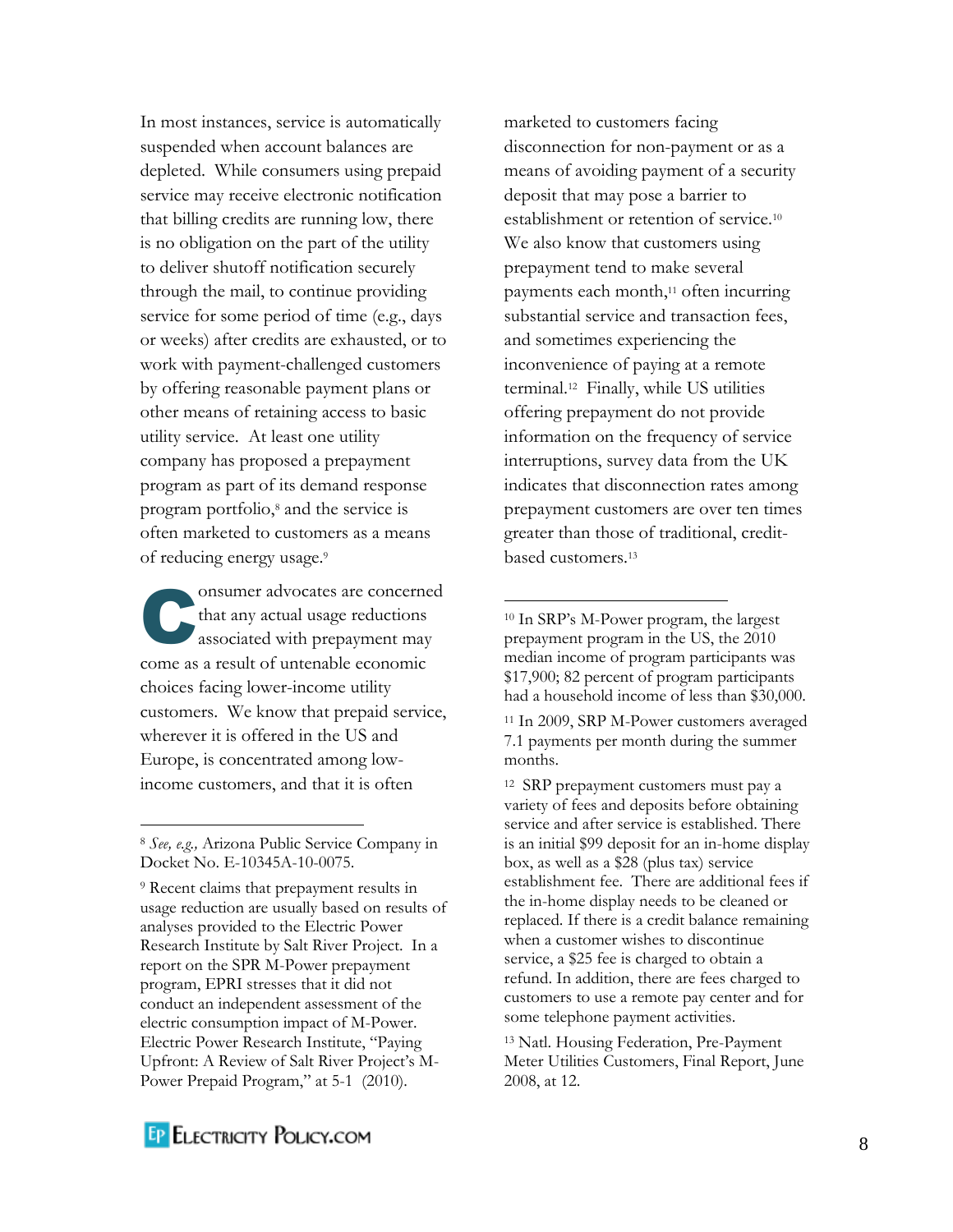For consumer advocates, prepayment, despite claims of some proponents, does nothing to enhance the affordability of utility service, but instead results in added fees, more frequent loss of service, and forfeiture of basic regulatory consumer protections, including those related to

payment plans, and prohibitions on disconnection of service to the elderly or the sick. We believe that, rather than introducing prepaid service, utilities should address problems with customer arrearages through comprehensive,

effective low-income energy efficiency programs, bill payment assistance programs, "arrearage management" programs, reductions of burdensome late payment fees and security deposits, and implementation of deferred payment agreements that are truly reasonable and based on a household's actual income and expenses.

#### **{Dialogue on Prepaid Service}**

**Howat**: Ralph, while there is limited evidence that some customers taking prepaid utility service reduce usage, important questions remain regarding the extent to which these reductions are attributable to "feedback" mechanisms (e.g., in-home display units that provide real time consumption and expenditure information) and those that are attributable to deprivation (e.g., disconnections that come automatically as billing credits are exhausted). Clearly,

feedback benefits may be provided to customers without the constant threat of disconnection and the requirement to prepay for service. What are your thoughts about the potential for consumer and environmental advocates to find common ground in addressing the

*Prepayment, despite claims of some proponents, does nothing to enhance the affordability of utility service.*

numerous new utility company proposals to implement prepaid utility service?

**Cavanagh**: I have been working with advocates for

low income communities for more than thirty years, and I have great sympathy for the proposition that mandatory prepayment is inevitably inequitable (or worse) in practice. I also agree with you entirely on preferred approaches to addressing arrearages in paying utility bills. We can address this agenda in more detail below.

ecause there is some evidence that well designed voluntary prepayment programs, coupled with other measures, can help customers reduce their energy needs without adverse consequences, I would like to see if we can find a way to create "opt in" prepayment plans for at least some of the customers who want them. We know from the work of Daniel Kahneman and Amos Tversky, recently detailed in the bestselling book *Thinking, Fast and Slow*, that "loss avoidance" can be a powerful motivator for customers other than those B

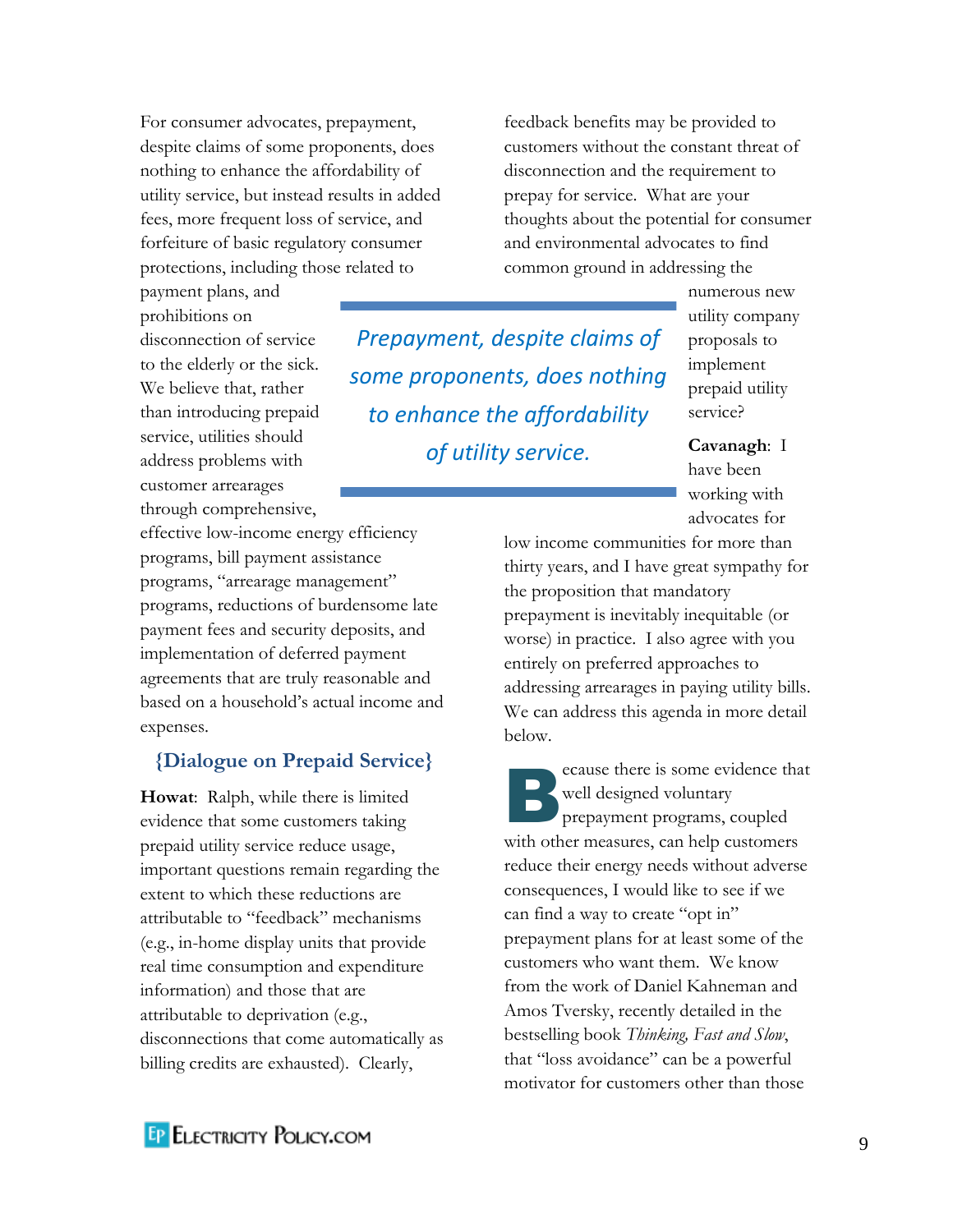in low-income households. In prepayment, "loss avoidance" will be activated not just in a customer's desire to avoid disconnection, but in seeing a declining balance in their prepaid account. As we explore ways to use behavioral science to reduce energy consumption cost-effectively, prepaid service could be a useful tool that I'm reluctant to dismiss completely. But for the reasons you state, I agree that prepaid service may be inappropriate for certain types of customers and that it should not be offered or marketed as an alternative to disconnection.

**Howat**: I appreciate your longstanding commitment to the design and implementation of comprehensive energy efficiency programs that deliver meaningful home energy security benefits in low-income households. But I must note that existing programs operating in the US and Europe are rarely, if ever, presented as "mandatory." But cashstrapped customers facing either disconnection or the prospect of an unaffordable security deposit may "optin" to a prepayment program in order to retain service in the short term, even if doing so increases the risk of future loss of service.

One of the most troubling aspects of prepaid service, in my view, is the use of the term "voluntary" to justify the shift from a structure based on consumer protections and regulatory oversight of disconnections to one where loss of service is invisible and undocumented. This rhetorical and marketing shift, coupled with the reality that the service is invariably concentrated among lowincome ratepayers, renders hollow the touted benefits associated with energy savings, better information for consumers, and "increased control" over electric bills. The notion that low-income household managers voluntarily opt to go without service or reduce usage to levels that may have detrimental impacts on well-being is not defensible in my view. As you have said, there are numerous, less punitive ways to assist low-income households with managing burdensome security deposits and arrearages, using regulatory and programmatic models that operate successfully in many states around the country.

or these reasons, and numerous others, NCLC stands firmly opposed to implementation of new prepaid utility service programs. However, should approval be granted to go forward with new programs on a pilot basis, can we agree that each of the terms outlined below, as taken directly from a resolution adopted in 2011 by the National Association of State Utility Consumer Advocates, must be adhered to? F

#### **NASUCA Resolution Provisions:**

All regulatory consumer protections and programs regarding disconnection, limitations or prohibitions, advance notice of disconnection, premise visits, availability of payment plans or deferred payment agreements, availability of bill payment assistance or arrearage forgiveness, and billing disputes are maintained or enhanced;

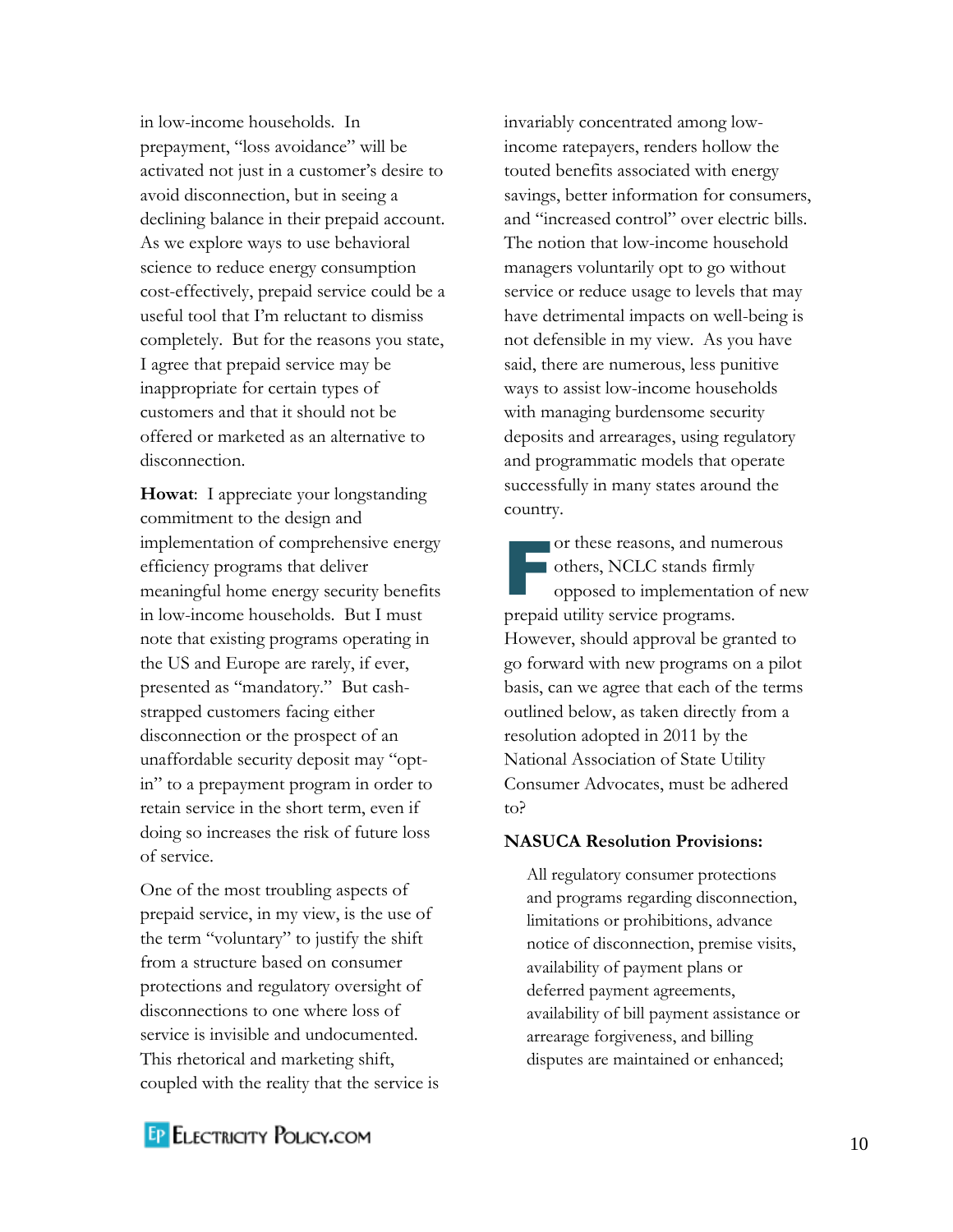In the event that the billing credits of a customer receiving prepaid residential electric or natural gas

*If the extra costs of prepaid program won't pay for themselves over time with energy savings, utilities should look elsewhere for those savings.*

associated with reduced cash working capital requirements, uncollectibles amounts and shareholder risk affecting a utility's return on equity;

service are exhausted, the customer shall be given a reasonable

disconnection grace period, after which the customer shall revert to traditional, credit-based service, subject to all rules and customer protections applicable to such service;

Prepayment households include no one who is

- a) income-eligible to participate in the federal Low Income Home Energy Assistance Program (LIHEAP); or
- b) protected under state law from disconnection for health or safety reasons;

Prepaid service is only marketed as a purely voluntary service and is not marketed to customers facing imminent disconnection for nonpayment;

Utilities offering prepaid service also offer effective bill payment assistance and arrearage management programs for all customers, including customers with arrearages who choose prepayment service;

Rates for prepaid service are lower than rates for comparable credit-based service, reflecting the lower costs

Utilities demonstrate the cost effectiveness of any proposed prepaid service offerings through a cost versus benefit analysis and reveal how costs will be allocated among various classes of customers;

Prepayment customers are not subjected to any security deposits or to additional fees of any kind, including but not limited to initiation fees or extra fees assessed at any time customers purchase credits;

Utilities ensure there are readily available means for prepayment customers to purchase service credits on a 24-hour a day, seven-day a week basis;

Prepayment customers can return to credit-based service at no higher cost than the cost at which new customers can obtain service;

Payments to prepaid accounts are promptly posted to a customer's account so as to prevent disconnection or other action adverse to the customer under circumstances in which the customer has in fact made payment; and;

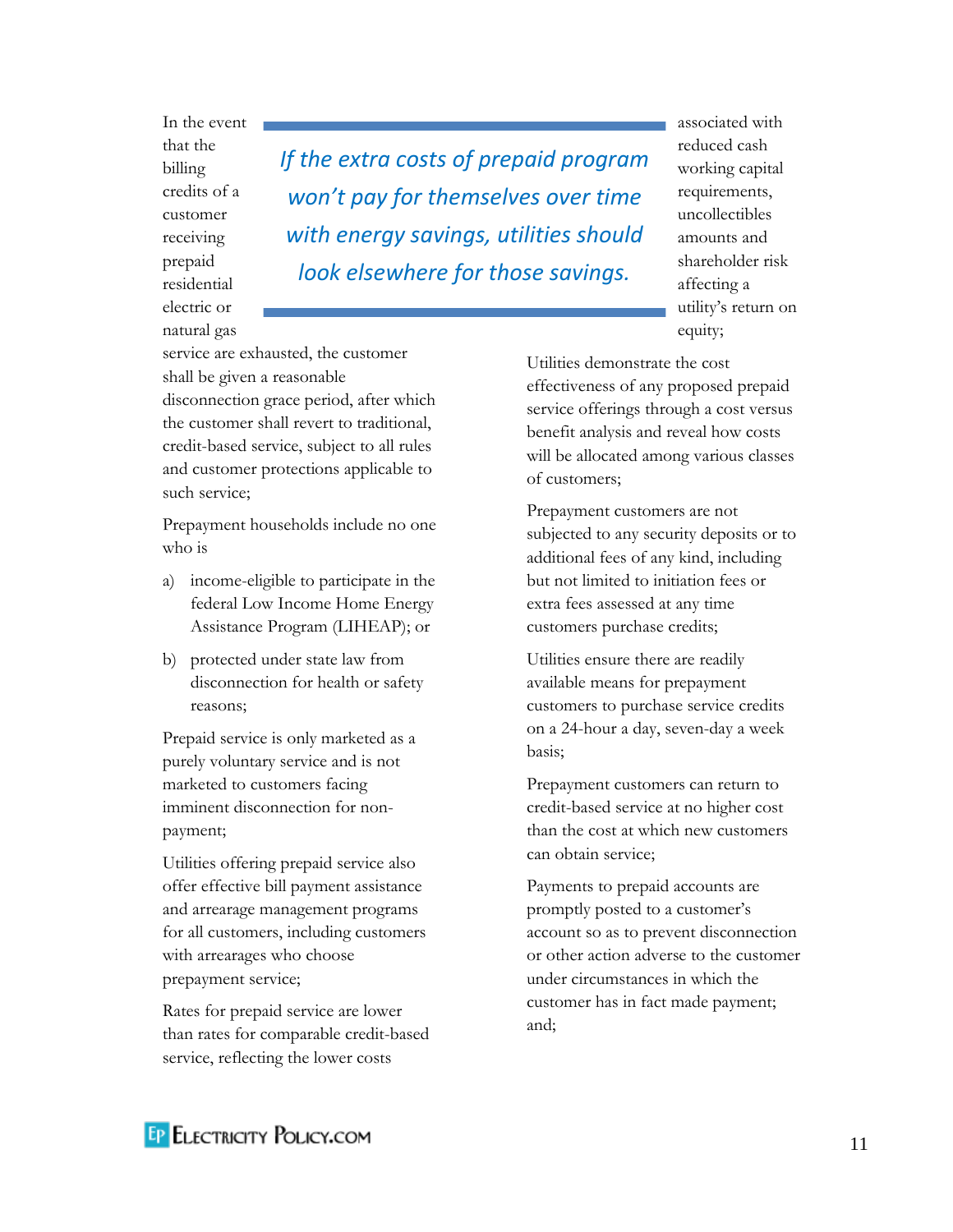Adequate financial mechanis ms are develope d and in place within the state to

*At the state level, there is still resistance to the proposition that regulators may approve utilities' recovery of the cost of low-income services.*

 $\overline{a}$ 

energy, compared to 4 percent for the rest of the population. <sup>14</sup>For many low income households, keeping up with

guarantee that funds prepaid by customers are returned to the customers who prepaid them if and when a company becomes insolvent, goes out of business or is otherwise unable to provide the services for which the funds were prepaid.

**Cavanagh**: Your arguments are compelling and I agree with the NASUCA recommendations. To me, the bottom line is that utilities should only offer optin prepaid service to customers that are neither credit-challenged nor low-income, and that the extra costs of providing prepaid service (enhanced billing systems, card readers, etc.) should be borne by those customers that opt in. And if the extra costs of the prepaid program won't pay for themselves over time with energy savings, utilities should look elsewhere for those savings.

## **III. Low-Income Energy Services and LIHEAP**

Nowhere are the benefits of improved energy efficiency more acutely felt than in low income households. The Department of Energy estimates that the average low income household in the US spends as much as 17 percent of its income on

utility bills comes at the expense of other basic needs.<sup>15</sup> Reducing energy expenditures through improved efficiency can significantly alleviate this burden; heating and cooling costs for low income households that participate in DOE's Weatherization Assistance Program (WAP), for instance, drop on average more than 30 percent.<sup>16</sup> Through 2008,

<sup>16</sup> McKinsey & Co., UNLOCKING ENERGY EFFICIENCY IN THE US ECONOMY, at 40- 41 (July 2009). (citing Martin Schweitzer, Estimating the National Effects of the US



<sup>14</sup> DOE, "WAP Factsheet", available at: http://www1.eere.energy.gov/wip/pdfs/wap \_factsheet.pdf. On average, this translates into an annual energy bill of over \$1,800 for low income households.

<sup>15</sup> [2] See, e.g., "2009 National Energy Assistance Survey," National Energy Assistance Directors Association (April 2010), available at:

[http://www.neada.org/communications/pres](http://www.neada.org/communications/press/NEADA%202009%20Survey%20Report%204-16-10.pdf) [s/NEADA 2009 Survey Report 4-16-10.pdf.](http://www.neada.org/communications/press/NEADA%202009%20Survey%20Report%204-16-10.pdf) (survey of households that received home energy assistance over a five year period under the federal Low Income Home Energy Assistance Program (LIHEAP) found that, as a result of home energy costs, 30 percent went without food for at least a day; 41 percent went without medical or dental care; 33 percent did not fill a prescription or took less than the prescribed dose; and 31 percent did not make their full mortgage or rent payment).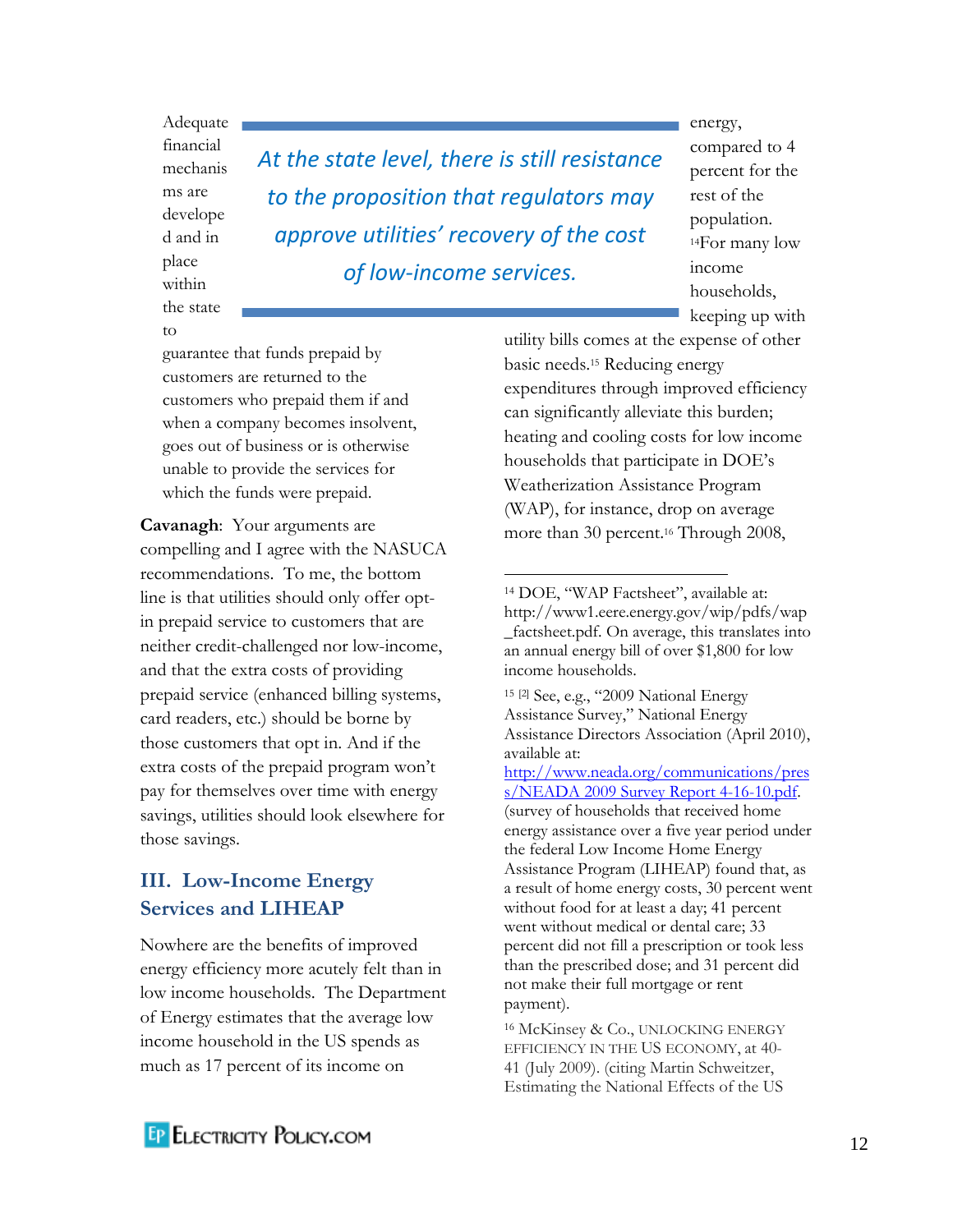the WAP program had weatherized more than 6.2 million homes, generating annual savings of roughly 100 trillion end-use BTUs.<sup>17</sup> Over the past three years, the program has helped another 860,000 households reduce their energy bills,<sup>18</sup> while also increasing occupants' comfort and health. 19 20 DOE estimates that the average annual heating bill for

Department of Energy's Weatherization Assistance Program with State-Level Data: A Metaevaluation Using Studies from 1993 to 2005" (Oak Ridge National Laboratory, US Depart. of Energy, Sept. 2005), available at: [http://weatherization.ornl.gov/pdfs/ORN](http://weatherization.ornl.gov/pdfs/ORNL_CON-493.pdf) [L\\_CON-493.pdf](http://weatherization.ornl.gov/pdfs/ORNL_CON-493.pdf) (2005 dollars converted to 2009 dollars).

<sup>17</sup> *Id*. (through 2008).

 $\overline{a}$ 

<sup>18</sup> Testimony of DOE Secretary Steven Chu Before the Committee on Oversight and Government Reform, US House of Representatives, March 20, 2012, at 3.

<sup>19</sup> Various studies have shown that weatherization can result in reductions in a range of health problems, including asthma and bronchitis. *See, e.g.* National Center for Healthy Housing/Enterprise Community Partners, Inc., "Case Study: Creating Green and Healthy Affordable Homes for Families Living at Viking Terrace, Worthington, Minn." (2010). That study showed significant declines in bronchitis, sinusitis, and asthma (in adults) and respiratory allergies and ear infections (in children) following renovations that employed "green and healthy" principles.

<sup>20</sup> L. Berry & M. Schweitzer, " Metaevaluation of National Weatherization Assistance Program Based on State Studies,1993–2002" (Oak Ridge National Lab, RNL/CON-488). Ex. Summ., at x. The authors found that WAP achieved energy savings in gas-heated households of 21.9 percent of the average pre-weatherization consumption of natural gas for all end uses and 30.8 percent of preweatherization space heating consumption.

participating households will be reduced by \$437.<sup>21</sup> NCLC has urged Congressional appropriators to fund FY 2013 weatherization at \$250 million. 22

he Low Income Heating Assistance Program (LIHEAP) is a federally-funded program implemented by the states and designed to help low-income households afford essential heating and cooling. Program funding has been volatile in recent years, rising from \$3.2 billion in 2006 to \$5.1 billion in 2009 and 2010, and then dropping to \$3.5 billion in 2012. The President's FY2013 budget would fund the program at \$3.0 billion. In addition to using the funds to reduce household energy bills, states may allocate up to 15 percent (25 percent with a waiver) of their LIHEAP funding to help recipients weatherize their homes, thereby reducing their energy costs. Finally, up to 5 percent of a state's LIHEAP allocation may also be used to "encourage and enable households to reduce their home energy needs and thereby the need for energy assistance."<sup>23</sup> T

 $\overline{a}$ 

[http://www.acf.hhs.gov/programs/ocs/lihea](http://www.acf.hhs.gov/programs/ocs/liheap/guidance/special_topics/im00-12.html) [p/guidance/special\\_topics/im00-12.html.](http://www.acf.hhs.gov/programs/ocs/liheap/guidance/special_topics/im00-12.html)



<sup>21</sup> US Dep't of Energy, *Weatherization Assistance Program*,

http://www1.eere.energy.gov/wip/wap.html (last updated Jan. 30, 2012).

<sup>22</sup> Testimony of the National Consumer Law Center, on behalf of our low-income clients, Before the House Appropriations Committee, Subcommittee on Energy and Water Development, prepared by Charles Harak (March 30, 2012).

<sup>23</sup> ACF Memorandum to LIHEAP Grantees, March 15, 2000, available at